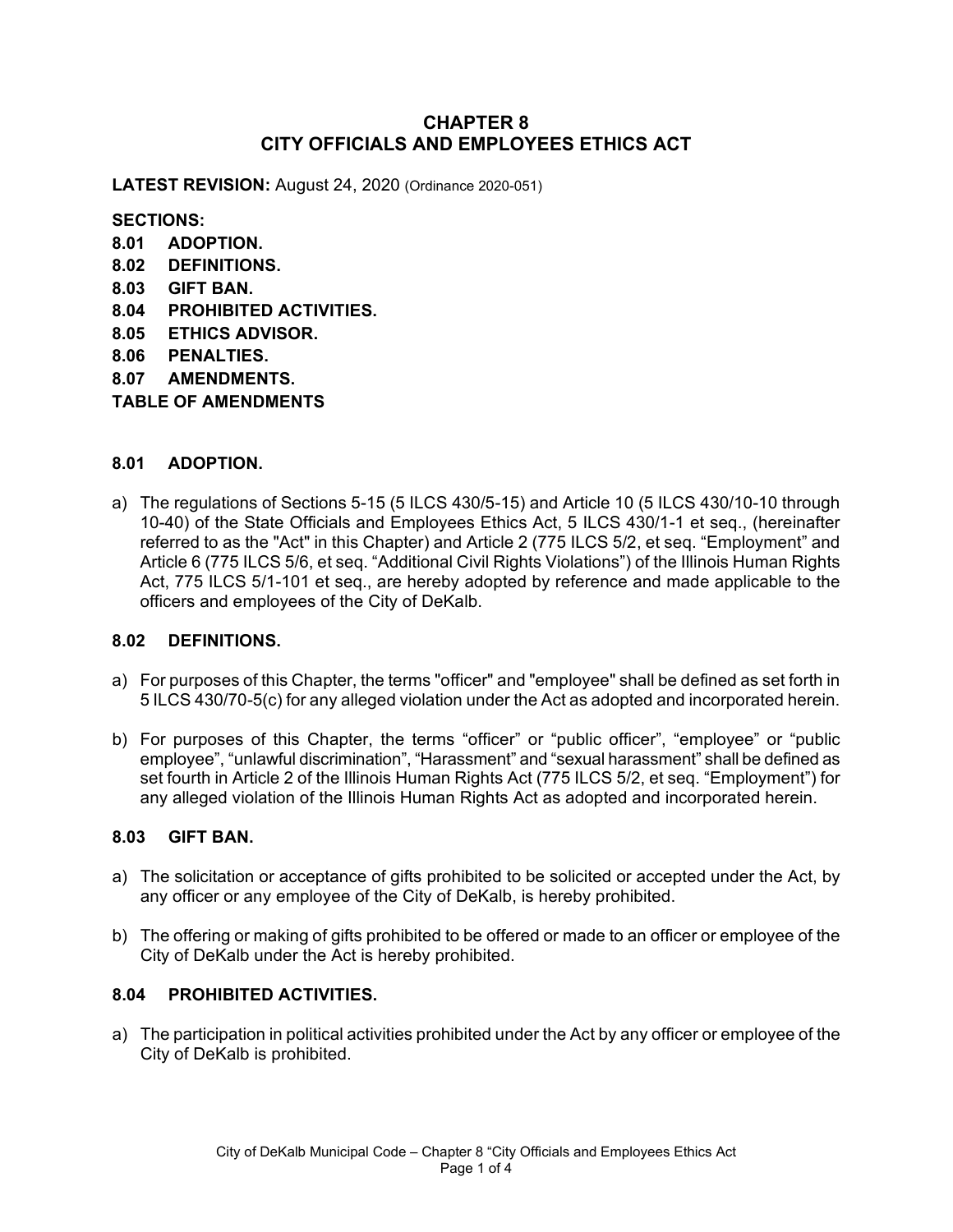- b) The unlawful discrimination, harassment, retaliation, aiding and abetting, coercion, and interference prohibited under the Illinois Human Rights Act, as adopted and incorporated herein, by any officer or employee of the City of DeKalb is prohibited.
- c) The failure to complete an annual ethics and sexual harassment prevention training, as directed by the Ethics Advisor, by any officer or employee of the City of DeKalb is prohibited.
- d) The intentional failure to report an actual or perceived violation of this Chapter to the Ethics Advisor by an officer or employee of the City of DeKalb is prohibited, unless said officer or employee reports said violation in the manner which may otherwise be allowed in accordance with the City's Employee Handbook, collective bargaining agreements, rules and regulations.
- e) The intentional making of a false report of an alleged violation of this Chapter by any person is prohibited.

#### **8.05 ETHICS ADVISOR.**

- a) The City Manager shall serve as the "ethics advisor" of the City of DeKalb. In the event the City Manager cannot reasonably serve as the Ethics Advisor due to a conflict of interest, the City Attorney may serve as the Ethics Advisor.
- b) The Ethics Advisor shall provide guidance to the officers and employees of the City of DeKalb concerning the interpretation of and compliance with the provisions of this Chapter and State ethics, discrimination, and harassment laws. The Ethics Advisor shall perform such other duties as may be delegated by the City Council*.*
- c) Except as may otherwise be provided by the City's Employee Handbook, collective bargaining agreements, rules and regulations, the Ethics Advisor shall receive, investigate, conciliate, settle, charge or dismiss all reports of an alleged violation of this Chapter. The Ethics Advisor may refer an alleged violation of this Chapter to the City Attorney for administrative prosecution pursuant to the procedures established by Chapter 17 of this Code. To the extent allowed by law, the Ethics Advisor shall keep confidential all reports of an alleged violation of this Chapter and the persons identified in said reports.
- d) The Ethics Advisor, the Mayor, the City Attorney or the City's Human Resources Department may receive all reports of allegations of sexual harassment made against an elected official of the City of DeKalb by another elected official of the City of DeKalb. All such reports shall be referred to the City Attorney to retain a qualified individual or entity to perform an independent review of said allegations. The City Attorney shall report the final outcome of said independent review to the City's Corporate Authorities. To the extent allowed by law, the independent review, all reports of allegations of sexual harassment and the person identified in said review and reports shall be kept confidential.

# **8.06 PENALTIES.**

- a) The penalties for violations of this Chapter shall be the same as those penalties set forth in 5 ILCS 430/50-5 for similar violations of the Act.
- b) The penalties provided herein shall not be the exclusive remedy for violations of this Chapter. Any employee of the City of DeKalb who violates any provision of this Chapter may also be subject to discipline and discharge. Any officer of the City of DeKalb who violates any provision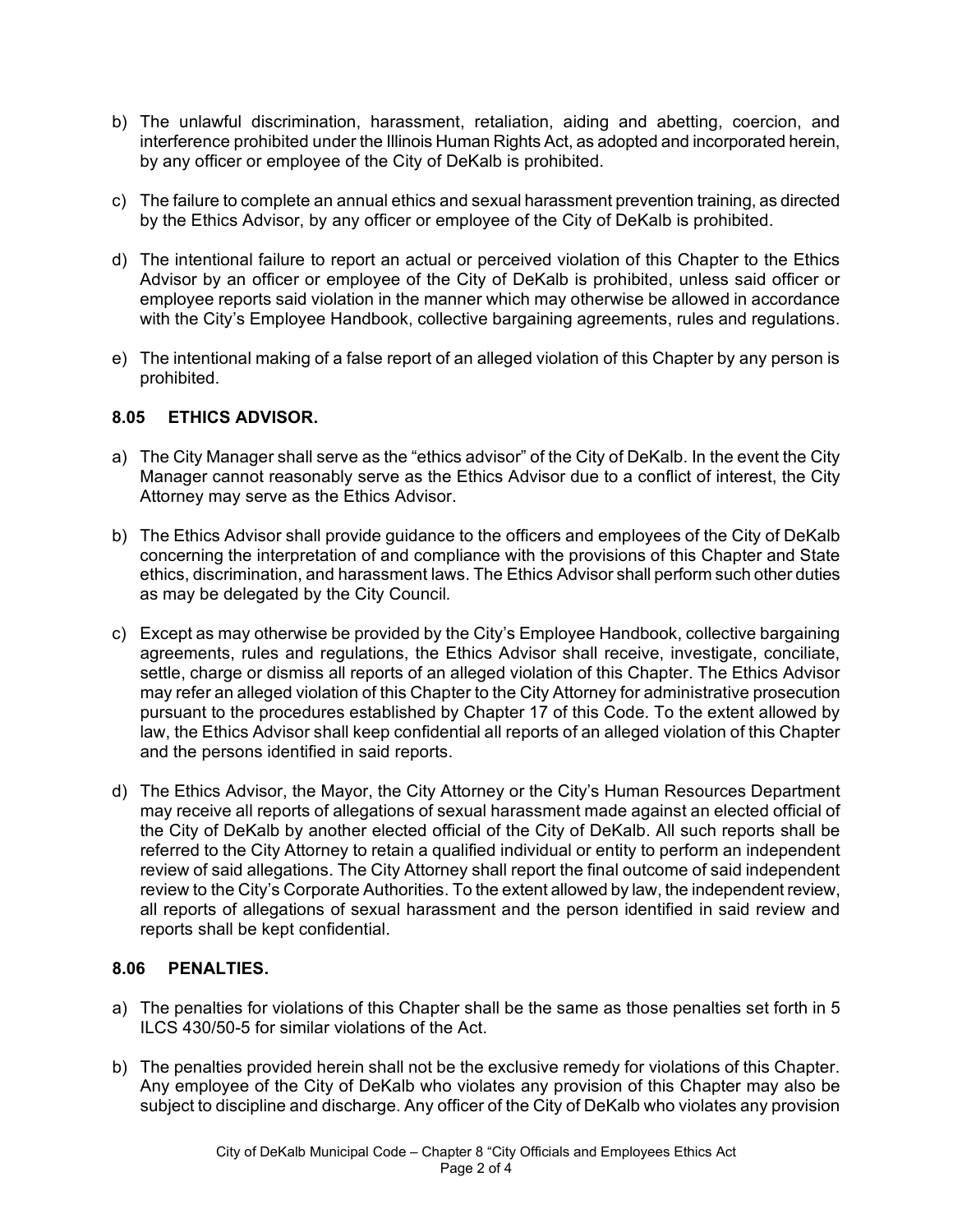of this Chapter may also be subject to censure, suspension, and removal.

c) This Chapter does not create or form the basis of a private right of action against the City of DeKalb or its employees, officials, or agents.

## **8.07 AMENDMENTS.**

- a) This Chapter does not repeal or otherwise amend or modify any existing ordinances or policies which regulate the conduct of the City of DeKalb's officers and employees. To the extent that any such existing ordinances or policies are less restrictive than this Chapter, the provisions of this Chapter shall prevail.
- b) Any amendment to the Act or Illinois Human Rights Act that becomes effective after the effective date of this Chapter shall be incorporated into this Chapter by reference and shall be applicable to the solicitation, acceptance, offering and making of gifts and to prohibited political activities. However, any amendment that makes its provisions optional for adoption by municipalities shall not be incorporated into this Chapter by reference without formal action by the Corporate Authorities of the City of DeKalb.